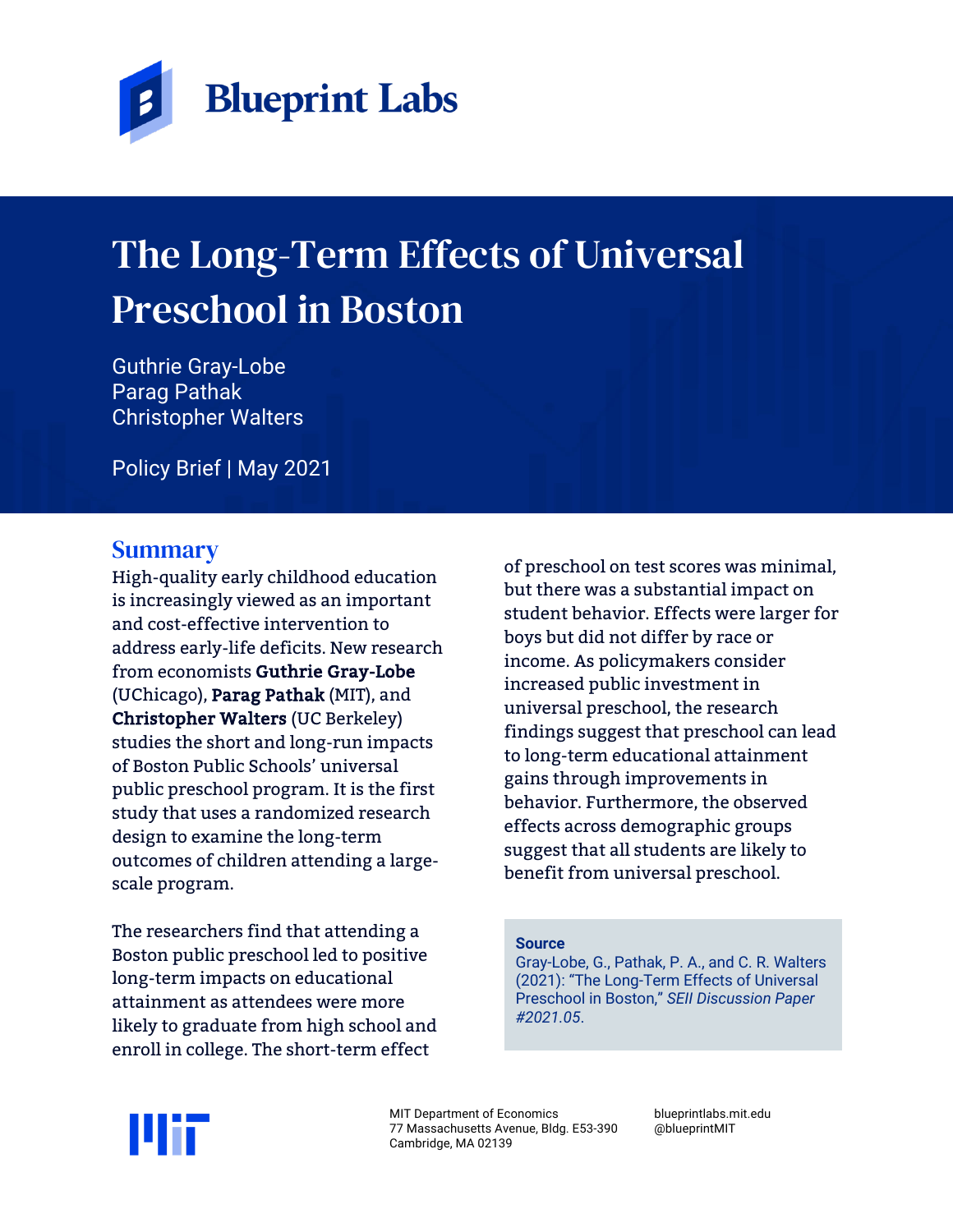## **Setting**

This work studies the impact of Boston Public Schools' (BPS) public preschool program using data on more than 4,000 preschool applicants from 1997 to 2003. The study leverages the randomization embedded in the BPS preschool lotterybased assignment process to compare the outcomes of students who won a preschool seat to students whose random lottery number was not high enough to win a seat. The study combines data from Boston Public Schools, the Massachusetts Department of Elementary and Secondary Education, and the National Student Clearinghouse.

Key finding #1: Public preschool in Boston boosted educational attainment. Students attending public preschool in Boston were more likely to graduate from high school and enroll in college. Enrolling in preschool increased the likelihood that a student would ever graduate from high school by 6 percentage points. Similar impacts are evident with respect to college going. Preschool attendees were 8 percentage points more likely to attend college ontime, an effect driven by increased enrollment at four-year colleges and Massachusetts colleges.

Preschool enrollment also increased the likelihood of taking the SAT by 9 percentage points. Taken together, this represents consistent and substantial evidence of the impact of Boston public preschool on long-term educational attainment.

#### Figure 1. Impact of Boston's public preschool program on educational attainment

■ Received a BPS preschool seat ■ Did not receive a BPS preschool seat



**How to read this figure:** The figure compares students who randomly won a preschool seat to those who did not win a seat. For example, lottery-winners attending preschool had a 6 percentage point higher high school graduation rate than the 63.6% rate for students who did not receive a high enough lottery number to attend preschool.

Key finding #2: The short-term impacts of preschool are evident in student behavior but not test scores. Boston public preschool had little detectable impact on elementary, middle, and high school state standardized test scores. Additionally, there was minimal effect on the likelihood that a student repeats a grade. This lack of short-term preschool effects contrasts with the findings on long-term educational attainment. However, the story evolves when the